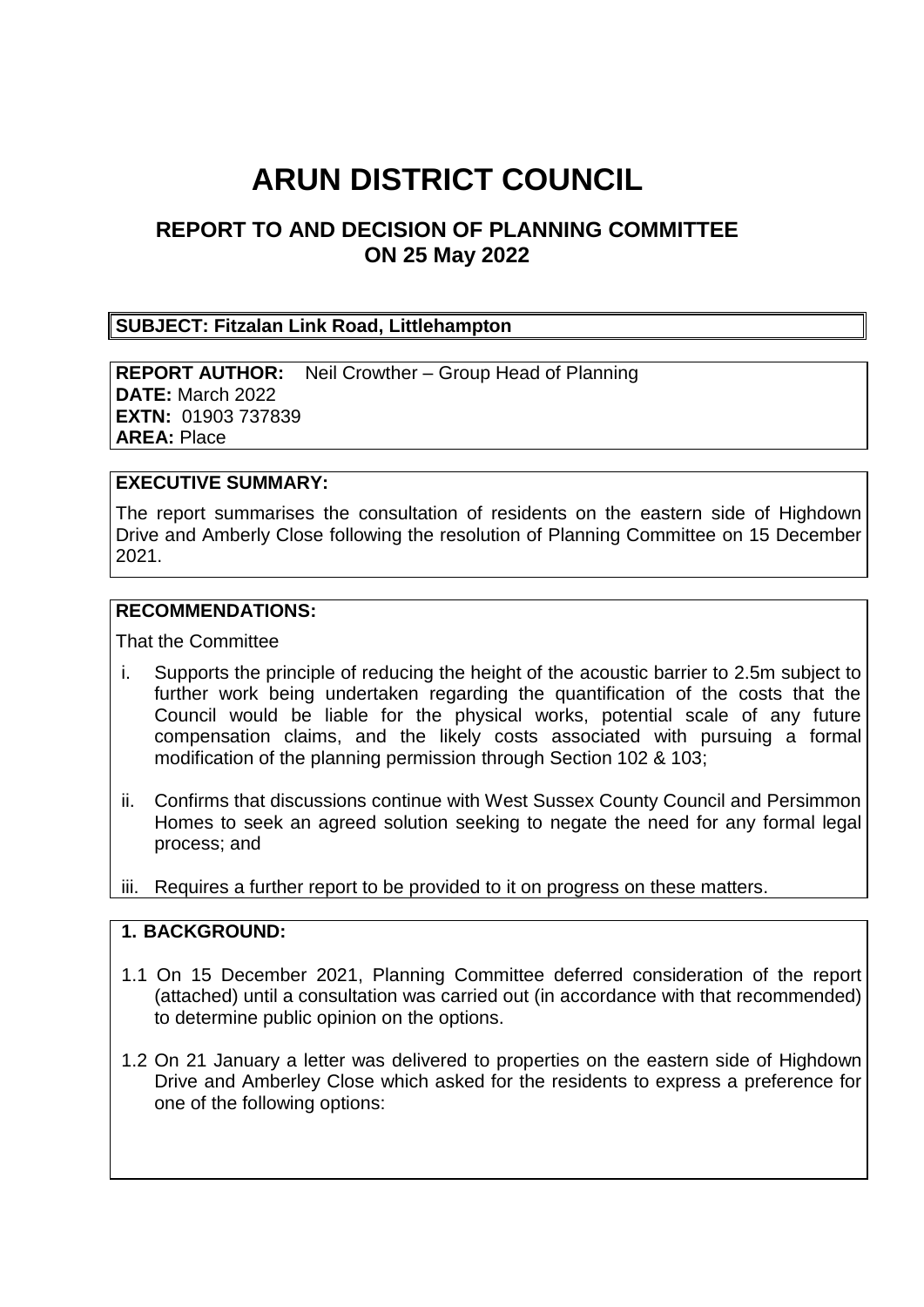- 1. I support a reduction in height of the acoustic barrier regardless of whether I will be subjected to greater disturbance from traffic noise.
- 2. I support the reduction in the height of the acoustic barrier only if there is likely to be no greater impact from traffic noise.
- 3. I support the retention of the existing barrier at the existing height as an effective means of reducing the impact of traffic noise.
- 1.3 Of the 100+ letters delivered; the Council has received 62 responses as follows;

Option 1 - 38 Option 2 - 12 Option  $3 - 12$ 

- 1.4 The Committee is invited to consider the recommendations that appeared before them on 15 December 2021 in light of this information.
- 1.5 Following the meeting in December, a letter has been received from residents of 9 Toddington Park. This property is north of the A259 and does not immediately back onto the barrier on the new northern by-pass and this section of road is not yet open. The letter states;
	- The barrier is a real eve-sore
	- It has not reduced traffic noise
	- Request a review of the height of the barrier
- 1.6 This section of road is not yet open. The details of this barrier were presented to Planning Committee on 3 October 2017 under reference LU/284/17/DOC. This reported presented details of the acoustic barrier that was included at condition 36 on LU/47/11/. This included details of a 3m high acoustic barrier. The decision was to approve the discharge of this condition.

# **2. PROPOSAL(S):**

- 1. Arun District Council could seek to persuade Persimmon Homes or WSCC to submit a planning application to amend the height of the barrier. If they agree to the principle of this, ADC will have to meet some or all of the costs associated with the planning process and the operational works required to reduce the height. ADC could submit the application on but there would be greater issues around having the correct technical officers/consultants to carry out this work (WSCC and Persimmon would have them inhouse).
- 2. If Persimmon and WSCC do not agree to this process, ADC would have to pursue a legal process outlined in paragraph 1.5 which would obviously involve greater costs and a longer time period because Legal Counsel would need to be instructed to guide the Council through the process. This would also only be successful if the Council were able to convince the Secretary of State to agree. Once a legal process is complete, and if successful, all of the costs outlined in 1. Above would apply.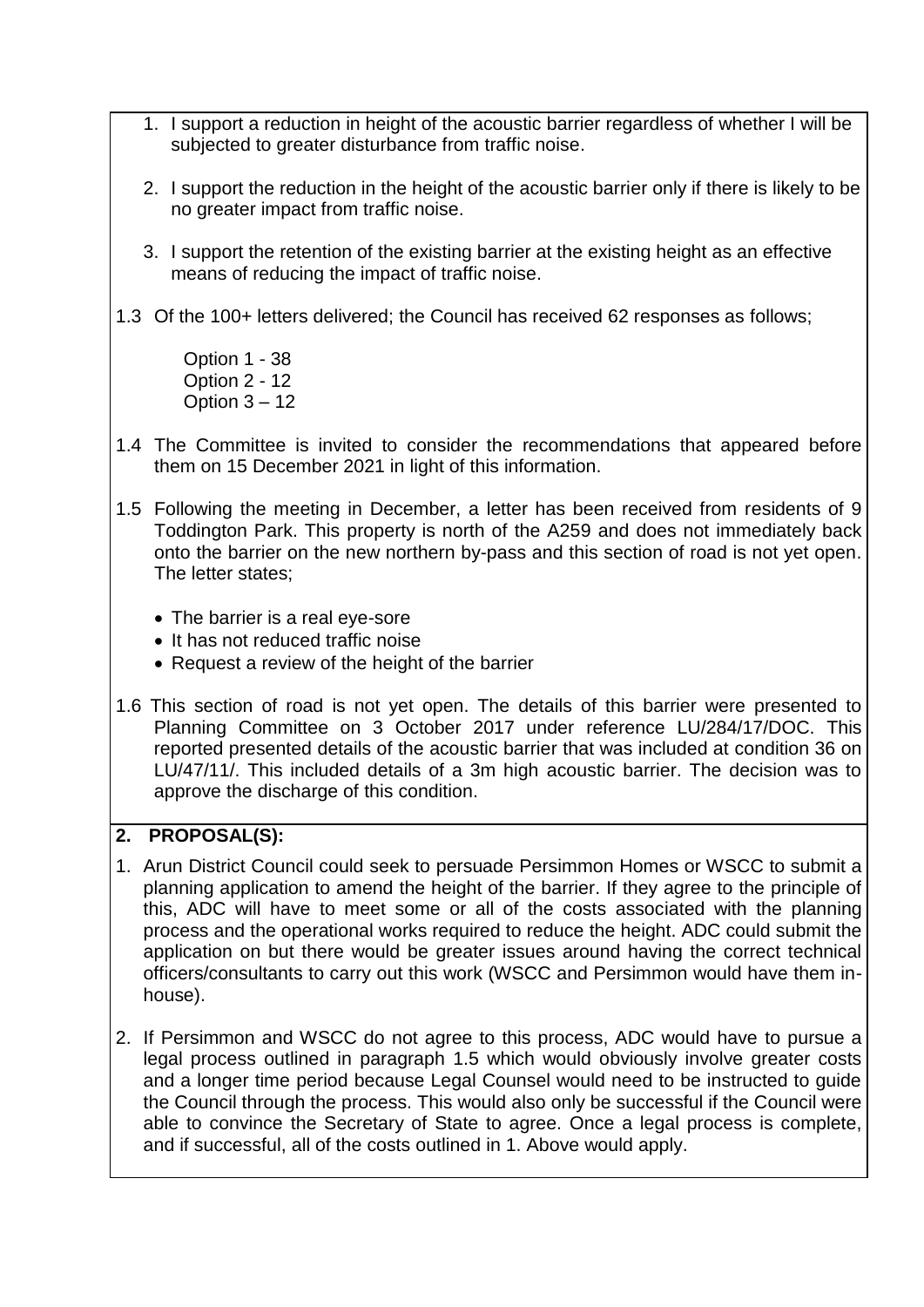## **3. OPTIONS:**

1. To agree to the recommendation in this report

2. To confirm that the barrier, as built, will remain and that no further work or costs will be required.

| <b>CONSULTATION:</b><br>4.                                                                                                |            |              |
|---------------------------------------------------------------------------------------------------------------------------|------------|--------------|
| Has consultation been undertaken with:                                                                                    | <b>YES</b> | <b>NO</b>    |
| <b>Relevant Town/Parish Council</b>                                                                                       |            | X            |
| <b>Relevant District Ward Councillors</b>                                                                                 | X          |              |
| Other groups/persons (please specify)                                                                                     |            |              |
| ARE THERE ANY IMPLICATIONS IN RELATION TO<br>5.<br>THE FOLLOWING COUNCIL POLICIES:<br>(Explain in more detail at 6 below) | <b>YES</b> | <b>NO</b>    |
| Financial                                                                                                                 | X          |              |
| Legal                                                                                                                     | X          |              |
| Human Rights/Equality Impact Assessment                                                                                   |            | X            |
| Community Safety including Section 17 of Crime &<br>Disorder Act                                                          |            | X            |
| Sustainability                                                                                                            |            | X            |
| Asset Management/Property/Land                                                                                            |            | $\mathsf{x}$ |
| Technology                                                                                                                |            | X            |
| Other (please explain)                                                                                                    |            |              |

# **6. IMPLICATIONS:**

There are potentially significant legal and financial implications if the Council resolved to pursue a course of action to formally lower the height of the barrier.

## **7. REASON FOR THE DECISION:**

To consider whether to continue a process to aim to reduce the height of the barrier.

## **8. BACKGROUND PAPERS:**

None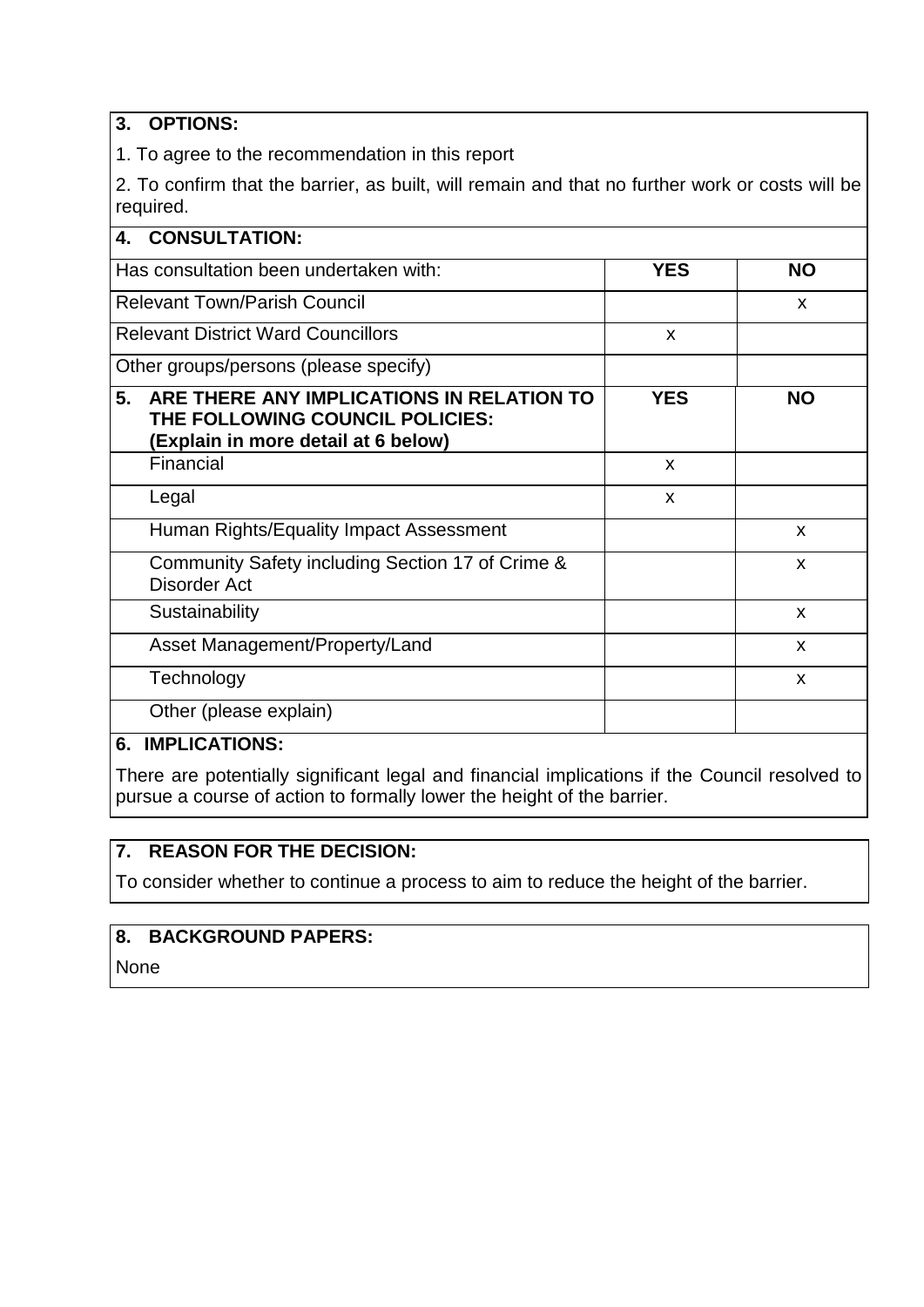# **ARUN DISTRICT COUNCIL**

# **REPORT TO AND DECISION OF PLANNING COMMITTEE ON 15 DECEMBER 2021**

#### **SUBJECT: Fitzalan Link Road, Littlehampton**

**REPORT AUTHOR:** Neil Crowther **DATE:** November 2021 **EXTN:** 01903 737839 **AREA:** Planning

#### **EXECUTIVE SUMMARY:**

The acoustic fence was granted permission under permission LU/234/16/RES at Arun's Development Control Committee on 17 October 2017. This report invites the committee to consider whether they wish to investigate options around amending/withdrawing the permissions granted and follows the decision of the Committee on 18 May 2021 to commission an independent report to undertake a review of previous decisions and provide advice on possible actions available to the Council.

#### **RECOMMENDATIONS:**

That the Committee

- iv. Support the principle of reducing the height of the acoustic barrier to 2.5m subject to further work being undertaken regarding the quantification of the costs that the Council would be liable for the physical works, potential scale of any future compensation claims, and the likely costs associated with pursuing a formal modification of the planning permission through Section 102 & 103.
- v. Require a focused consultation takes place for properties on the eastern side of Highdown Drive to gauge public opinion.
- vi. Confirm that discussions continue with West Sussex County Council and Persimmon Homes to seek an agreed solution seeking to negate the need for any formal legal process.
- vii. Require a further report to be provided to the committee on progress on these matters.

#### **1. BACKGROUND:**

1.1 On 18 May 2021, the Committee resolved to commission a report from independent experts to review the decisions taken, identify what legal options exist for securing changes to the acoustic fence that had been granted planning permission to the rear of Highdown Drive and consider the implications, including financial and legal, of those options.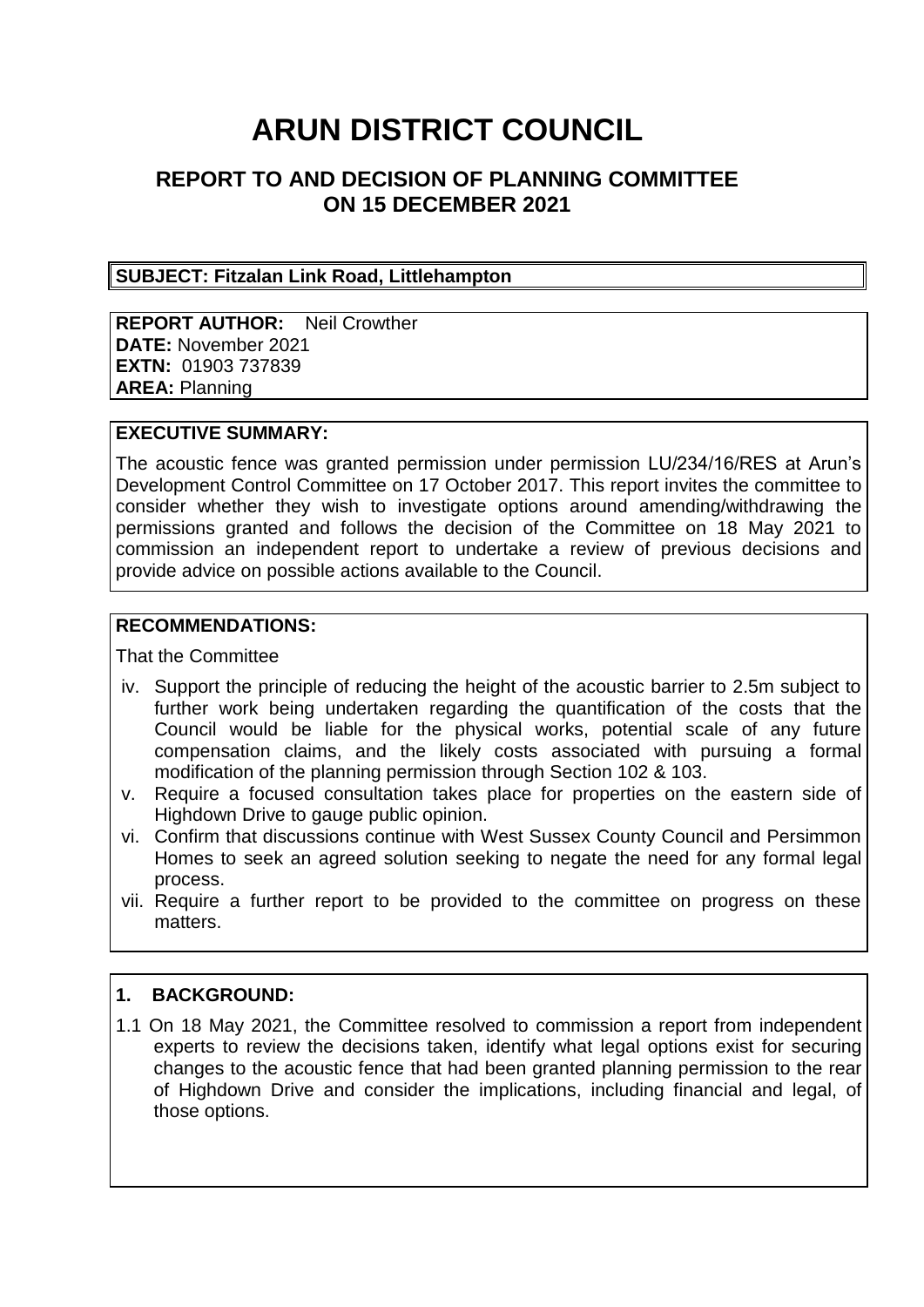- 1.2 Following the meeting, briefs were prepared in consultation with the Chairman and Portfolio Holder at the time, to seek fee proposals for this work. No fee proposals were initially received from planning consultants to provide advice on the technical aspects on what options there were for changing the fence and whether these options have technical implications. Specialist noise consultants were then approached, and this instruction was delayed until early August.
- 1.3 The reports on the legal options and the technical aspects of the options have now been received. These reports are appended in full to the cover report.

## **Legal Options**

- 1.4 The report from Town Legal makes the following comments on the legal options open to the Council;
	- (Para 2.6) There does not appear to be any obvious errors in process or judgement in elation to the decision making relating to the acoustic barrier.
	- The barrier has been constructed lawfully.
	- The Council has legal powers to revoke or modify a planning permission but that cannot affect those operations that have been previously carried out.
	- There are also powers (para 3.3) to permit alterations to works already carried out. The use of this power would essentially be to create a new permission. However, only the Secretary of State has the power to confirm this, and this will only be done following representations from all parties.
	- The advice is that the lowering of the height of the existing fence would constitute an 'alteration', but the relocation of the fence may not.
	- In order to be successful in this process, the Council would need to produce robust evidence to support the decision (para 3.8).
	- This process will also involve compensation to the developer and any alterations would need to be carried out at the Council's cost.
- 1.5 In addition this would include any costs assisted with Part 1 claims under the land compensation act 1973.
- 1.6 If the Council decided to pursue the use of Section 102 & 103, then it would need to instruct legal Counsel at the start of the process to ensure that all the correct processes and documentation are followed as well as discussing what litigation liabilities there may be with suitably qualified legal advisor.
- 1.7 An alternative to the use of Section 102, would be to make a request to WSCC to carry out further mitigation work under the terms of their S278 agreement. This could only be done after a new planning permission had been granted. WSCC could make amendments to the barrier but para 3.23 & 3.24 of the report highlights that it would be unlikely to use this power. There are alternative powers available to Highway Authority to improve the amenity of the highway, but this would only serve to mitigate the existing rather than change it.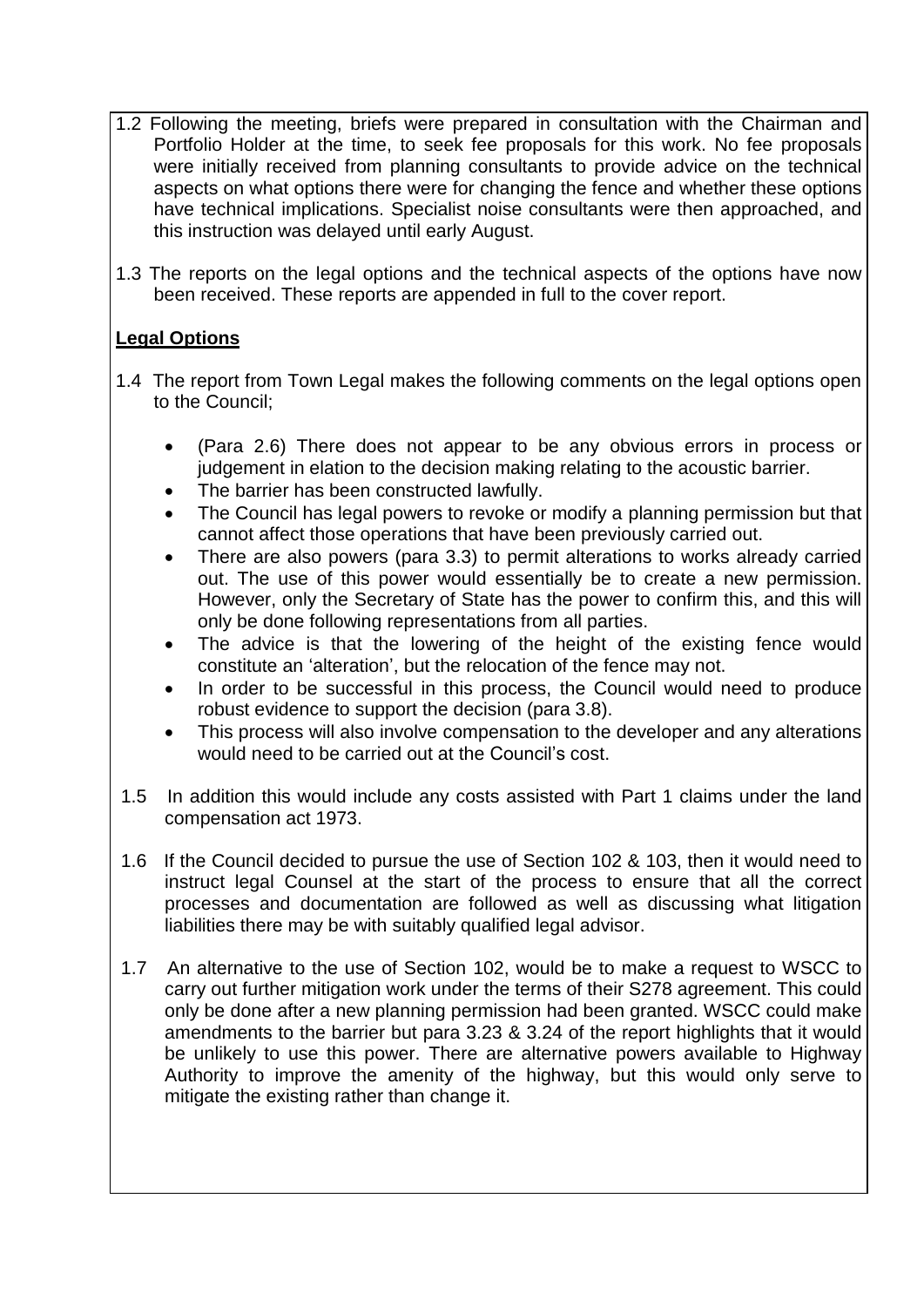1.8 WSCC would not make any changes to the barrier without a new planning permission in place because they could not make any changes that would breach existing permissions and these works would almost certainly indemnify the s278 agreements that currently exist.

# **Technical Options**

- 1.9 The appointed consultant (24 Acoustics) advises that both their assessment and the assessment undertaken to accompany the application demonstrate that mitigation against adverse impacts of the new road is required. The road will result in additional noise levels of approx. 18db which should be mitigated.
- 1.10 The appointed consultant has assessed the likely noise impacts that may result after mitigation. They conclude that a 3.5m high barrier will provide adequate mitigation but they consider that the noise levels that properties will experience will be higher (by about 5db) than the survey that accompanied the application.
- 1.11 However, this is due to a number of factors that include the fact that the barrier assessed was in a different location to that shown on the application drawings (it was shown adjacent to the carriageway and not to the rear of properties in Highdown Drive), the assumptions for the percentage of HGV movements and the fact that the only assessment was at 4m (first floor windows).
- 1.12 The assessment that accompanied the application also only assessed one option a 3.5m barrier. This demonstrated that this would provide suitable mitigation, but it did not carry out an assessment of any other option to determine if these would provide adequate mitigation.
- 1.13 The consultant has assessed the likely mitigation at both 4m (first floor window height) and 1.5m (levels in rear gardens). They have also assessed the likely difference between a 3.5m barrier and a 2.5m barrier and other variables. The conclusions are;
	- A 2.5m barrier results in noise levels being increased by approx. 3 4db. The minimum perceptible difference is 3db but that would only be relevant if the noise source exited at present (if the noise source was already occurring).
	- A 2.5m barrier would result in night time noise levels of 50 53 db. These are within the recommended levels of 55db.
	- A difference in surface materials would account for only 1db difference.
	- A change to a 30mph road would account for only 1- 2db reduction in levels.
- 1.14 They conclude that, even though a 2.5m barrier would provide less mitigation than a 3.5m barrier, the levels would still be within recommended levels.

## **Officer Comment**

1.15 From the advice received it would appear to Officers that there is an acceptable technical solution. The barrier could be reduced in height to 2.5m and still retain an acceptable level of noise protection to the properties in Highdown Drive. The technical assessment undertaken has not assessed the potential impact on type 1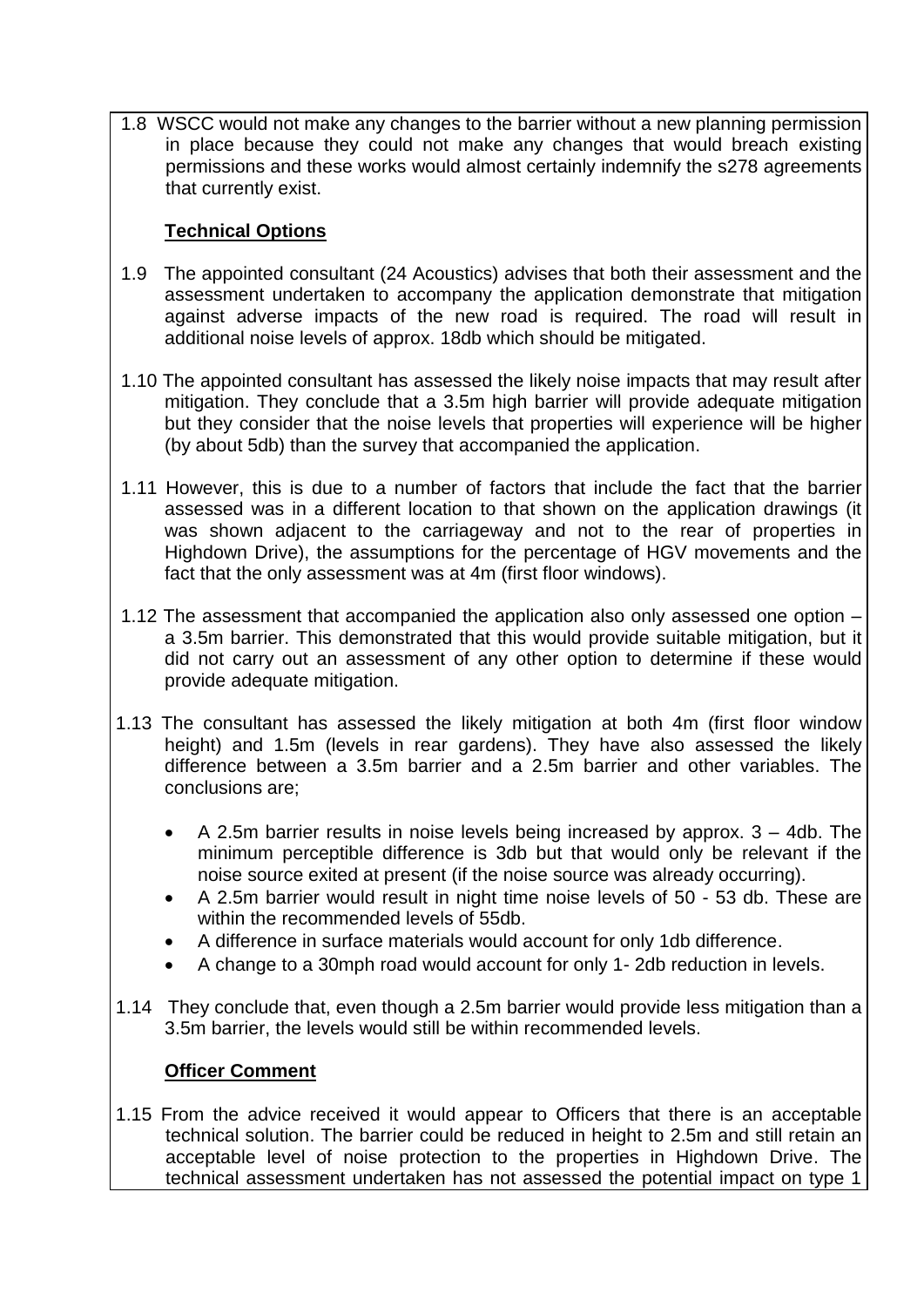claims under the Land Compensation Act and this matter will require further consideration. It is not a straightforward process to just get the barrier changed in height. If the Committee were to resolve that this was the preferred course of actions, there are essentially two processes that could be followed.

1. Arun District Council could seek to persuade Persimmon Homes (or WSCC) to submit a planning application to amend the height of the barrier. If they agree to the principle of this, ADC will likely have to meet all of the costs associated with the planning process and the operational works required to reduce the height. ADC could submit the application on but there would be greater issues around having the correct technical officers/consultants to carry out this work (WSCC and Persimmon would have them in-house).

In addition, there would need to be an indemnity for potential compensation claims.

2. If Persimmon and WSCC do not agree to this process, ADC would have to pursue a legal process outlines in para 1.5 which would obviously involve greater costs and a longer time period because Legal Counsel would need to be instructed to guide the Council through the process. This would also only be successful if the Council were able to convince the Secretary of State to agree. Once a legal process in complete, and if successful, all of the costs outlined in 1. Above would apply.

#### **Other Matters**

- 1.16 As mentioned above, it is not simply a case of getting the barrier reduced in height. There are significant issues that need to be considered before a final commitment to this process can be stated.
- 1.17 If the height of the barrier was reduced in height and it did not perform mitigation of noise to an acceptable degree, then the residents of Highdown Drive could potentially make a compensation claim to the Council. Officers have sought advice from consultants who normally act for the County Council regarding land compensation claims on other road schemes. However, to date, we have not been successful in getting any response from them. Officers have been unable to make any progress on this matter to date. Committee need to be aware that there is potential for compensation claims which the authority would need to be prepared to bear the cost of these if they were successful. Members should also be mindful that this issue is likely to take a significant length of time to resolve.
- 1.18 Officers have also approached WSCC to seek to determine whether they would be willing to discuss reducing the height of the barrier (after they adopt the road and barrier). They have been provided with copies of the consultant reports to consider. WSCC have confirmed that they would be willing to discuss do this. However, as per the advice from Town Legal, require a planning application to be made so that there was a clear and transparent decision-making process. This would allow so that all those affected by the proposal had the opportunity to comment.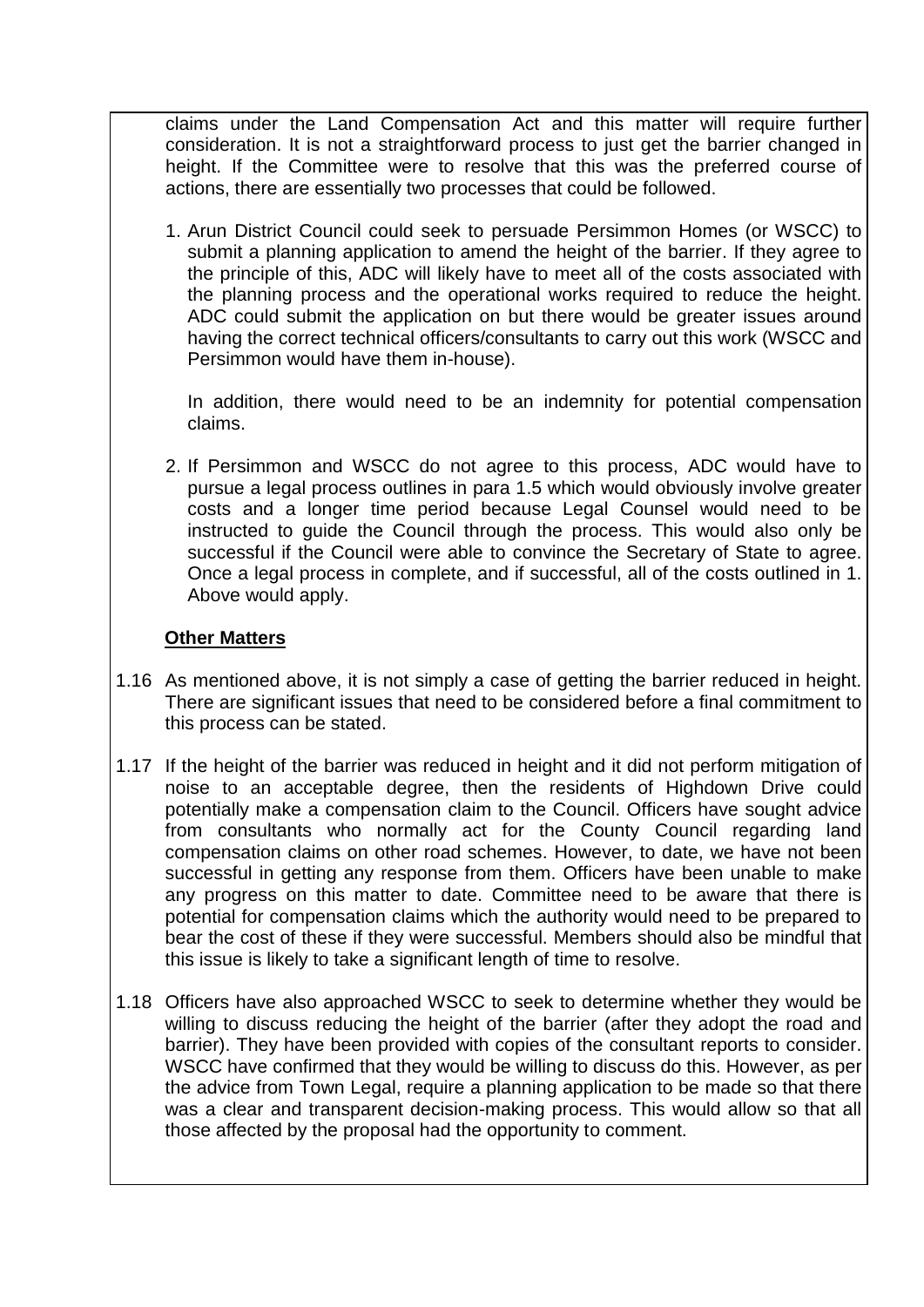- 1.19 Officers have sought to obtain an estimate of likely costs because the Council would be likely to be liable for the costs of any works. Officers requested Persimmon to provide a likely cost estimate for these works so that an informed decision could be taken. Whilst Persimmon are seeking these details, no firm estimate has been provided to date. On this matter it should also be noted that there may be potential issues with the warranty of the barrier if substantial works are proposed to it.
- 1.20 Officers are meeting with WSCC and Persimmon on 8 December so a verbal update may be provided at the meeting on these matters.

## **Conclusion**

- 1.21 Based on the comments of members at the previous meeting, it would appear that there is a consensus among members that the height of the acoustic barrier should be lowered. Paragraph 1.15 of this report highlights the two options available in order to achieve this and it would be hoped that option 1 can be used with the willingness and agreement of all parties concerned. It will also be a lengthy process that will not be resolved over a few months.
- 1.22 However, it is not as simple as just deciding that the Council want to reduce the height of the barrier. Even if option 1 could be pursued, there are a number of implications as well as potentially significant costs to consider.
	- The Council would likely have to cover to costs of submitting a planning application for the reduced height
	- There are risks of future compensation claims if a reduced height barrier does not perform as well acoustically
	- The Council would have to cover the costs of carrying out works to reduce the height of the barrier.
- 1.23 If option 1 cannot be pursued with the co-operation of West Sussex County Council and Persimmon Homes, then a formal legal process would have to be pursued. There would be obvious time and cost implications associated with this course of action. It is therefore necessary to understand the position of West Sussex County Council and Persimmon Homes.
- 1.24 As set out above, there are still a great deal of unknowns to investigate before a formal process can be followed. Officers will continue to seek details in respect of these so that any decision to reduce the height of the barrier can be taken with certainty of costs.

# **2. PROPOSAL(S):**

1. Arun District Council could seek to persuade Persimmon Homes or WSCC to submit a planning application to amend the height of the barrier. If they agree to the principle of this, ADC will have to meet some or all of the costs associated with the planning process and the operational works required to reduce the height. ADC could submit the application on but there would be greater issues around having the correct technical officers/consultants to carry out this work (WSCC and Persimmon would have them in-house).